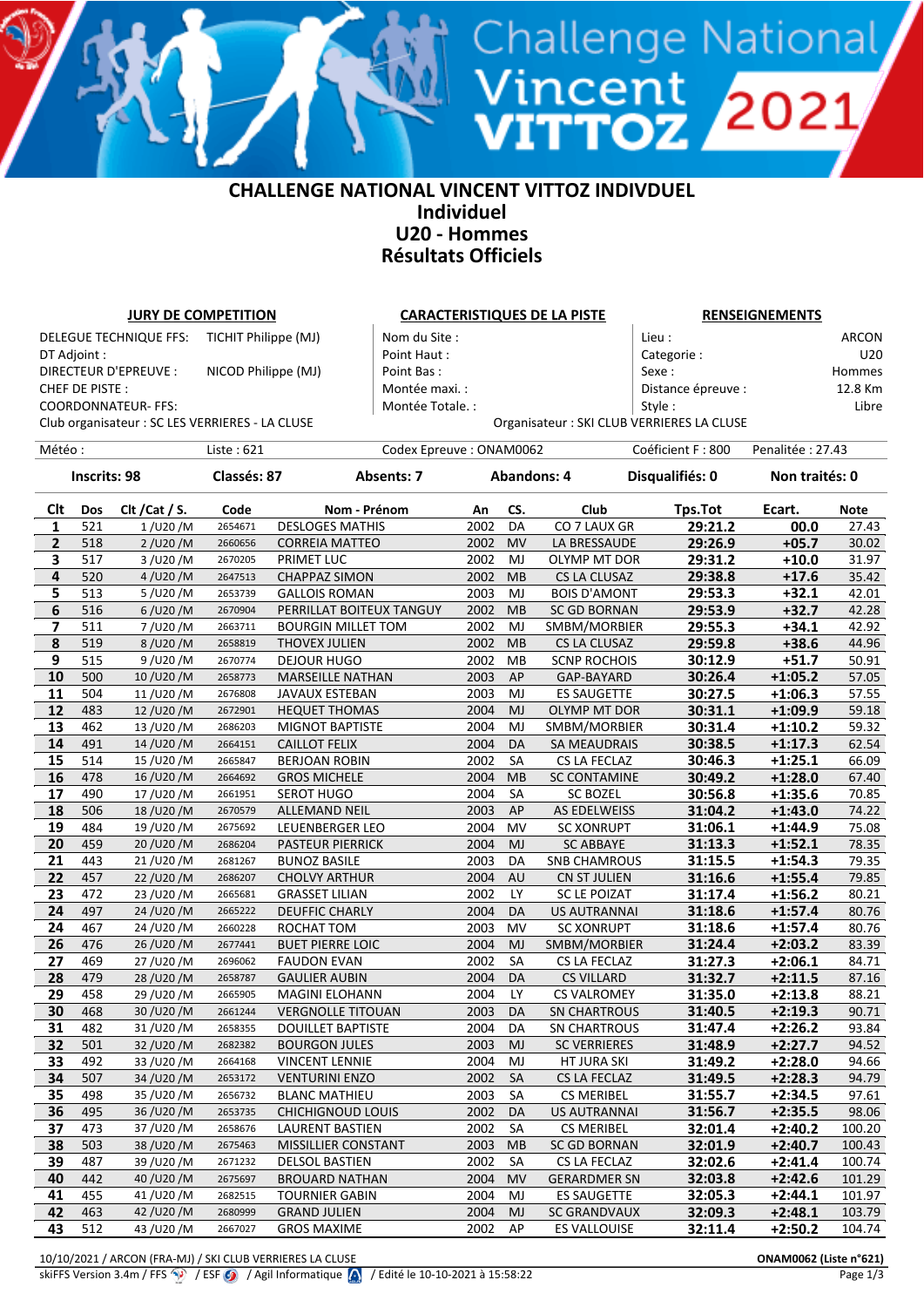### CONCELINGL INATIONAL VINCENT VITTOZ INDIVIDULE Individuel U20 - Hommes<br>Résultats Officiels

| Clt      | Dos        | Clt / Cat / S.       | Code               | Nom - Prénom                                 | An           | CS.       | Club                       | Tps.Tot            | Ecart.                 | <b>Note</b>      |
|----------|------------|----------------------|--------------------|----------------------------------------------|--------------|-----------|----------------------------|--------------------|------------------------|------------------|
| 44       | 475        | 44/U20/M             | 2676994            | <b>GENEST NOA</b>                            | 2004         | AU        | <b>SC MEZENC</b>           | 32:14.0            | $+2:52.8$              | 105.92           |
| 45       | 509        | 45/U20/M             | 2675689            | <b>MALGRAND HUGO</b>                         | 2003         | MВ        | PRAZ LYS-SOM               | 32:27.6            | $+3:06.4$              | 112.10           |
| 46       | 466        | 46/U20/M             | 2681320            | <b>LEBARD JAN</b>                            | 2004         | <b>MB</b> | <b>DRAGONS ANNY</b>        | 32:38.6            | $+3:17.4$              | 117.10           |
| 47       | 477        | 47/U20/M             | 2676440            | <b>DREZET JAUFRET</b>                        | 2004         | MJ        | <b>CSR PONTARLI</b>        | 32:39.1            | $+3:17.9$              | 117.32           |
| 48       | 474        | 48/U20/M             | 2665667            | <b>SCHULTZ PAUL</b>                          | 2003         | LY        | <b>SC LE POIZAT</b>        | 32:42.7            | $+3:21.5$              | 118.96           |
| 49       | 471        | 49/U20/M             | 2686557            | <b>NAPPEY ALEXIS</b>                         | 2004         | MJ        | <b>VAL MORTEAU</b>         | 32:43.1            | $+3:21.9$              | 119.14           |
| 50       | 460        | 50/U20/M             | 2665281            | <b>COTTET UGO</b>                            | 2002         | DA        | <b>SNB CHAMROUS</b>        | 32:45.7            | $+3:24.5$              | 120.32           |
| 51       | 508        | 51/U20/M             | 2663675            | <b>ESSONNIER IVAN</b>                        | 2003         | SA        | CS LA FECLAZ               | 32:46.9            | $+3:25.7$              | 120.87           |
| 52       | 489        | 52/U20/M             | 2670259            | <b>BLANCHARD TITOUAN</b>                     | 2004         | <b>MB</b> | CS LA CLUSAZ               | 32:59.7            | $+3:38.5$              | 126.68           |
| 53       | 486        | 53/U20/M             | 2670845            | <b>DREZET ANTOINE</b>                        | 2002         | MJ        | <b>SC FRASNE DR</b>        | 33:01.3            | $+3:40.1$              | 127.41           |
| 54       | 499        | 54/U20/M             | 2660757            | <b>GIBELLO ADRIEN</b>                        | 2002         | DA        | <b>GUC GRENOBLE</b>        | 33:11.0            | $+3:49.8$              | 131.81           |
| 55       | 465        | 55/U20/M             | 2673533            | <b>TUILLIERE ANDEOL</b>                      | 2004         | AP        | <b>LES TROLLS</b>          | 33:11.8            | $+3:50.6$              | 132.18           |
| 56       | 456        | 56/U20/M             | 2687338            | <b>RENAUD ALIX</b>                           | 2004         | MJ        | <b>DAMPRICHARD</b>         | 33:12.8            | $+3:51.6$              | 132.63           |
| 57       | 485        | 57/U20/M             | 2675685            | POUTOT MATHIS                                | 2002         | DA        | SNO                        | 33:21.6            | $+4:00.4$              | 136.63           |
| 58       | 481        | 58/U20/M             | 2670858            | <b>SICRE PAULIN</b>                          | 2004         | AU        | <b>EM LA TOUR</b>          | 33:26.1            | $+4:04.9$              | 138.67           |
| 59       | 470        | 59/U20/M             | 2654682            | <b>MILLET ANTOINE</b>                        | 2002         | MJ        | HT JURA SKI                | 33:26.9            | $+4:05.7$              | 139.04           |
| 60       | 434        | 60/U20/M             | 2677884            | <b>VINCENT ADRIEN</b>                        | 2002         | MJ        | HT JURA SKI                | 33:28.4            | $+4:07.2$              | 139.72           |
| 61       | 424        | 61/U20/M             | 2665754            | OTTENHEIMER DE GAIL REMI                     | 2004         | DA        | <b>VERCORS SKF</b>         | 33:41.9            | $+4:20.7$              | 145.85           |
| 62       | 445        | 62/U20/M             | 2681263            | <b>BOEUF LOAN</b>                            | 2003         | DA        | <b>SNB CHAMROUS</b>        | 33:43.2            | $+4:22.0$              | 146.44           |
| 63       | 505        | 63/U20/M             | 2670987            | <b>VAUTHIER MATHURIN</b>                     | 2003         | MV        | LA BRESSAUDE               | 33:44.4            | +4:23.2                | 146.98           |
| 64       | 454        | 64/U20/M             | 2681596            | <b>LAVIALLE PIERRE</b>                       | 2002         | DA        | <b>SN CHARTROUS</b>        | 33:46.1            | $+4:24.9$              | 147.76           |
| 65       | 435        | 65/U20/M             | 2681280            | <b>GIORDANENGO LOUIS</b>                     | 2004         | DA        | <b>SNB CHAMROUS</b>        | 34:03.1            | +4:41.9                | 155.48           |
| 66       | 450        | 66/U20/M             | 2676127            | <b>JARRIAND ELIO</b>                         | 2004         | SA        | CS LA FECLAZ               | 34:08.8            | $+4:47.6$              | 158.07           |
| 67       | 453        | 67/U20/M             | 2677009            | <b>MOUGIN ANAEL</b>                          | 2004         | MJ        | A.S MOUTHE                 | 34:12.2            | $+4:51.0$              | 159.61           |
| 68       | 452        | 68/U20/M             | 2686923            | <b>JACQUES ALBAN</b>                         | 2004         | MJ        | OYE-PALLET                 | 34:19.8            | $+4:58.6$              | 163.06           |
| 69       | 438        | 69/U20/M             | 2677193            | <b>BOEUF MERYL</b>                           | 2004         | DA        | <b>SNB CHAMROUS</b>        | 34:23.2            | $+5:02.0$              | 164.61           |
| 70       | 431        | 70/U20/M             | 2677012            | <b>BATLOGG THEOTIME</b>                      | 2004         | MJ        | <b>CSR PONTARLI</b>        | 34:26.9            | $+5:05.7$              | 166.29           |
| 71       | 480        | 71/U20/M             | 2670598            | <b>DORO AXEL</b>                             | 2003         | <b>SA</b> | CS LA FECLAZ               | 34:36.8            | $+5:15.6$              | 170.79           |
| 72       | 464        | 72/U20/M             | 2676774            | PETIOT PAUL                                  | 2004         | AP        | <b>ES VALLOUISE</b>        | 34:43.1            | $+5:21.9$              | 173.65           |
| 73       | 494        | 73/U20/M             | 2676022            | <b>FARGIER LEO</b>                           | 2002         | AU        | SC MEZENC                  | 34:52.7            | $+5:31.5$              | 178.01           |
| 74       | 427        | 74/U20/M             | 2710462            | <b>FAIRCHILD MATISSE</b>                     | 2003         | <b>MJ</b> | HT JURA SKI                | 34:58.0            | $+5:36.8$              | 180.42           |
| 75       | 461        | 75/U20/M             | 2676777            | <b>FRIBOURG QUENTIN</b>                      | 2004         | AP        | <b>SAUZE BARCEL</b>        | 34:59.2            | $+5:38.0$              | 180.96           |
| 76<br>77 | 439<br>447 | 76/U20/M             | 2664257            | <b>MOREL VICTOR</b>                          | 2004<br>2004 | MJ        | <b>SKI ROUSSES</b>         | 35:42.0            | $+6:20.8$              | 200.40           |
| 78       | 444        | 77/U20/M<br>78/U20/M | 2664007<br>2664963 | <b>LERAY AWEN</b>                            | 2004         | AU<br>AU  | <b>CNAP</b><br><b>CNAP</b> | 35:49.1<br>36:21.0 | $+6:27.9$<br>$+6:59.8$ | 203.63<br>218.12 |
| 79       | 451        | 79/U20/M             | 2686357            | <b>BOURDE MARTIN</b><br><b>FAUVEL ROMAIN</b> | 2004         | MV        | LAC BLANC SN               | 36:31.0            | $+7:09.8$              | 222.66           |
| 80       | 441        | 80/U20/M             | 2705258            | POGOSIAN SEROJA                              | 2004         | MJ        | <b>SC MONT NOIR</b>        | 36:45.8            | $+7:24.6$              | 229.38           |
| 81       | 440        | 81/U20/M             | 2675750            | <b>LAINE MARTIN</b>                          | 2004         | DA        | <b>SNB CHAMROUS</b>        | 37:02.3            | $+7:41.1$              | 236.88           |
| 82       | 433        | 82/U20/M             | 2682105            | ANGSTHELM ANTOINE                            | 2004         | <b>MV</b> | <b>MOLSHEIM SN</b>         | 37:21.0            | $+7:59.8$              | 245.37           |
| 83       | 436        | 83/U20/M             | 2665901            | <b>JACQUET GAEL</b>                          | 2004         | LY.       | <b>CS VALROMEY</b>         | 37:57.9            | $+8:36.7$              | 262.13           |
| 84       | 430        | 84/U20/M             | 2691342            | JEAN ALEXIS CLEMENT                          | 2004         | MJ        | <b>CSR PONTARLI</b>        | 38:19.9            | $+8:58.7$              | 272.13           |
| 85       | 448        | 85/U20/M             | 2686392            | <b>WERNER JOCELYN</b>                        | 2004         | MV        | LAC BLANC SN               | 39:00.7            | $+9:39.5$              | 290.66           |
| 86       | 429        | 86/U20/M             | 2686346            | ANCEL ESTEBAN                                | 2004         | <b>MV</b> | LAC BLANC SN               | 41:59.7            | $+12:38.5$             | 371.97           |
| 87       | 446        | 87/U20/M             | 2675725            | <b>BERGLEZ BORIS</b>                         | 2003         | DA        | <b>SNB CHAMROUS</b>        | 42:22.9            | $+13:01.7$             | 382.51           |
|          |            |                      |                    |                                              |              |           |                            |                    |                        |                  |

## Abd - Abandon (4)

| Clt | Dos | CIt / Cat / S. | Code    | Nom - Prénom        | An   | CS.            | Club                | Tps.Tot | Ecart. | <b>Note</b> |
|-----|-----|----------------|---------|---------------------|------|----------------|---------------------|---------|--------|-------------|
|     | 496 | /U20 /M        | 2681218 | ROUTIN HUGO         | 2003 | <b>MB</b>      | <b>PRAZ LYS-SOM</b> | Abd     |        |             |
|     | 437 | /U20 /M        | 2681037 | RENAUD JULES        | 2003 | SΑ             | CS LA FECLAZ        | Abd     |        |             |
|     | 428 | /U20 /M        | 2697033 | MICHAUD CLARET TONY | 2004 | M <sub>J</sub> | <b>CSR PONTARLI</b> | Abd     |        |             |
|     | 426 | /U20 /M        | 3510776 | Leo GUENIN          | 2004 |                | SC VUE DES ALPES    | Abd     |        |             |

# Abs - Absent (7)

| Clt | Dos | Clt / Cat / S. | Code    | Nom - Prénom            | Αn   | CS.            | Club                | Tps.Tot | Ecart. | <b>Note</b> |
|-----|-----|----------------|---------|-------------------------|------|----------------|---------------------|---------|--------|-------------|
|     | 510 | /U20 /M        | 2677306 | <b>MARTIN PIERRE</b>    | 2002 | M.             | <b>VAL MORTEAU</b>  | Abs     |        |             |
|     | 502 | /U20 /M        | 2670999 | <b>BERNAUDON MATHIS</b> | 2003 | AP             | MTGVE V.CLAR        | Abs     |        |             |
|     | 493 | /U20 /M        | 2676437 | <b>BAVEREL PIERRE</b>   | 2003 | M <sub>J</sub> | <b>ES SAUGETTE</b>  | Abs     |        |             |
|     | 488 | /U20 /M        | 2659939 | <b>PORRET EMIL</b>      | 2004 | DA             | <b>US AUTRANNAI</b> | Abs     |        |             |
|     | 449 | /U20 /M        | 2681694 | REBOULLET DELABBE TOM   | 2004 | M <sub>J</sub> | <b>HT JURA SKI</b>  | Abs     |        |             |
|     | 432 | /U20 /M        | 2687265 | POCHARD ALEX KENZO      | 2004 | MJ             | <b>CSR PONTARLI</b> | Abs     |        |             |